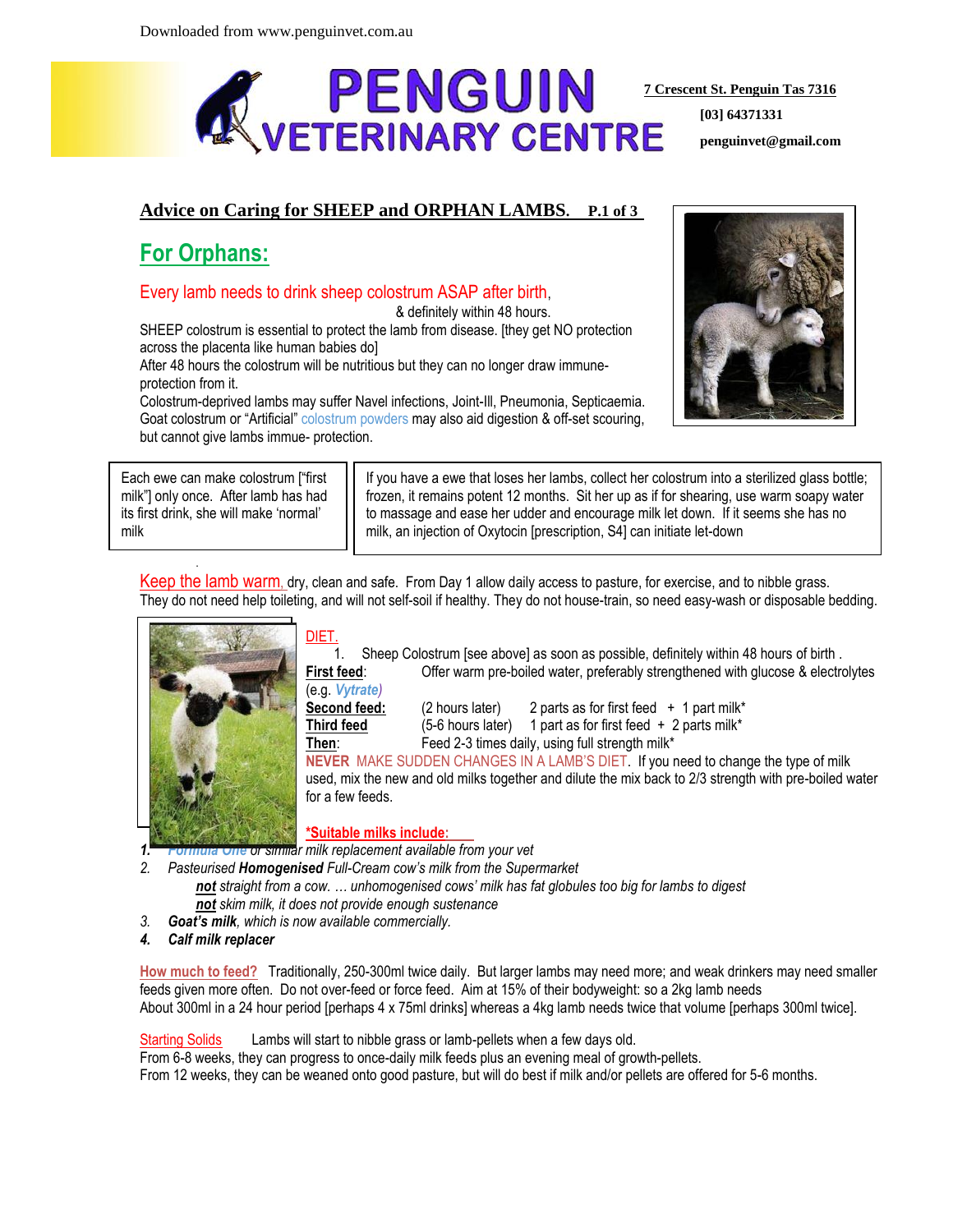Downloaded from penguinvet.com.au SHEEP and ORPHAN LAMBS

Ongoing Sheep Diet**.** Being ruminants, they need roughage in their diet. Mixed pasture grasses are fine, but Spring clover can cause bloat. Supplement the grass with pasture hay over-winter and in Spring. If using "concentrates", whether grains or pellets, introduce them slowly and with caution.

**WORMS**: These are a serious problem for lambs and breeding sheep, causing diarrhoea, ill-thrift, breathing problems and death. Efficient Drenching programs will remove current worms from sheep & also reduce future contamination of pasture.

Other cpntrol measures such as pasture rotation & periods of fallow must be tailored to suit your property, your management

- systems & stocking rate. We can best offer that advice during an on-property assessment. In general:
- Drench lambs at 6, and 12 weeks and then each 3 4 months but especially in Autumn, Spring, and whenever they enter new pasture. Ivomec-based drenches are especially recommended.for the Spring and Autumn drenching.
- Drench breeding ewes with a pregnancy safe "ectin" drench 2-3 weeks before they lamb. Even older ewes have lowered resistance at lambing and they can contaminate pastures with worm eggs dangerous to themselves and to all young sheep.
- New-to-you sheep should be drenched ASAP after arrival on your property.
- We can assess your stock's worm problem by faecal flotation tests  $\dots$  bring in  $\frac{1}{2}$  cup fresh poo
- Penguin Vet can provide small quantities of effective drench solution to people with only a few sheep

**Other Parasites: Lice**, bacterial dermatitis, coccidial scours etc. may need to be specifically treated, but may also reflect some other husbandry problem such as malnutrition or inadequate hygiene.



#### **VACCINATIONS**:

"5 in1" protects them from Pulpy Kidney, Tetanus, and 3 other Clostridial infections; "6 in 1" adds Cheesy Gland, a skim disease often caught off shears. Vaccinate lambs at 6 and 12 weeks, then each 12 months. Give ewes a booster vaccination at least a month before lambing so their colostrum can provide lambs with maximum protection. We can administer these vaccinations for you, teach you to give them yourself, on-sell single doses, or packs of 50+

#### **SHEEP LIFESPAN:** Sheep live 8-14 years.

**MARKING:** of horns: at 2-4 weeks

of young males: ring them within 1 - 4 weeks; if older, they may need surgical castration.

**BREEDING: Puberty** can be as early as 4-5 months, especially if Spring-born. They should not be bred until their 2<sup>nd</sup> year. **Cycles** occur each 21 days, strongest in Autumn. They are in oestrus [receptive to mating] 12-24 hours. **Gestation/ Pregnancy** lasts 5 months. Merinos usually have 1 lamb and British Breeds 2 or 3

## **PREVENTING and Treating Lamb Diarrhoea? See below**